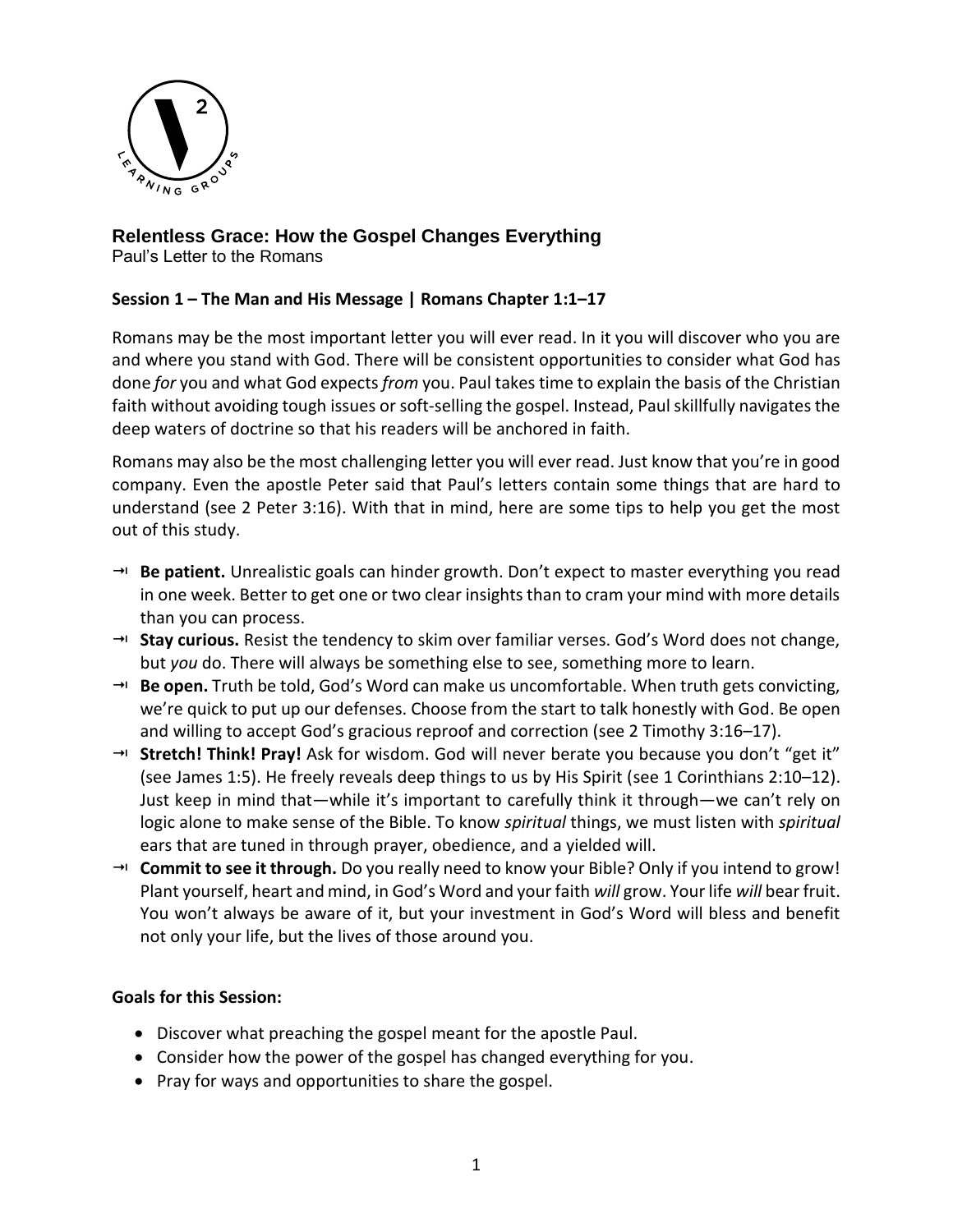#### **The Letter and the Church**

- → Written from Corinth in AD 57 toward the end of Paul's third missionary journey.
- $\rightarrow$  Unlike most of the churches he wrote to, Paul did not plant the church in Rome. It may have been started by Roman Jews who heard Peter preach while they were in Jerusalem for Passover (see Acts 2:5,10). As the gospel spread, Gentiles in Rome also became Christians.
- $\rightarrow$  About ten years after the church began, Emperor Claudius ordered all Jews to leave Rome (see Acts 18:2). When they were allowed to return, Jewish believers came back to a church community that was now being led by Gentiles. Cultural differences were bound to create social tensions, and Paul addresses some of these issues in his letter.

### **The Back Story on Paul**

When Paul wrote this letter, he was approaching a new chapter in his life and ministry. Nearly twenty-five years of tireless travel, gospel preaching, and church planting all over the eastern Mediterranean was behind him. Paul could honestly say, "I have fully presented the Good News of Christ from Jerusalem all the way to Illyricum" (Romans 15:19 NLT). But Paul had no intention of retiring. People in Spain still needed to hear the gospel, and Paul hoped the church in Rome would partner with him in that mission (see Romans 15:24).

Since Paul had yet to visit Rome, most of the Christians there only knew him by name; but he prayed for this church and wanted to encourage them in their faith. He understood what Jewish and Gentile believers experienced as they tried to live together in Christian harmony. Paul was uniquely suited to reconcile their differences and help them to focus on their common vision of living for Jesus and sharing the gospel with others. This was another reason for his letter, and he surely expected to continue the conversation later on when he visited Rome in person. But first, he needed to deliver famine-relief money collected for believers suffering in Jerusalem (see Romans 15:25). The difficult 2300-mile journey (by land and sea) from Corinth to Jerusalem and on to Rome would take several weeks at least, even with the best conditions.

Circumstances didn't go according to Paul's plan. In Jerusalem, Paul was confronted by an angry mob; a riot broke out and he was arrested. Paul was left to languish in jail while government officials tried to decide what to do with him. Eventually, he exercised his right as a Roman citizen to appeal his case to Caesar (see Acts 25:11).

After three years, four trials, an assassination plot, a terrifying hurricane at sea, shipwreck, and a life-threatening snakebite, Paul finally arrived in Rome—where he was kept under house arrest for two years. None of this was what Paul had in mind for his visit to Rome, but it didn't hinder his determined purpose. During this time, Paul wrote to his Philippian friends that, "My circumstances have turned out for the greater progress of the gospel" (Philippians 1:12 NASB). After all, no one can arrest the Good News of Jesus Christ!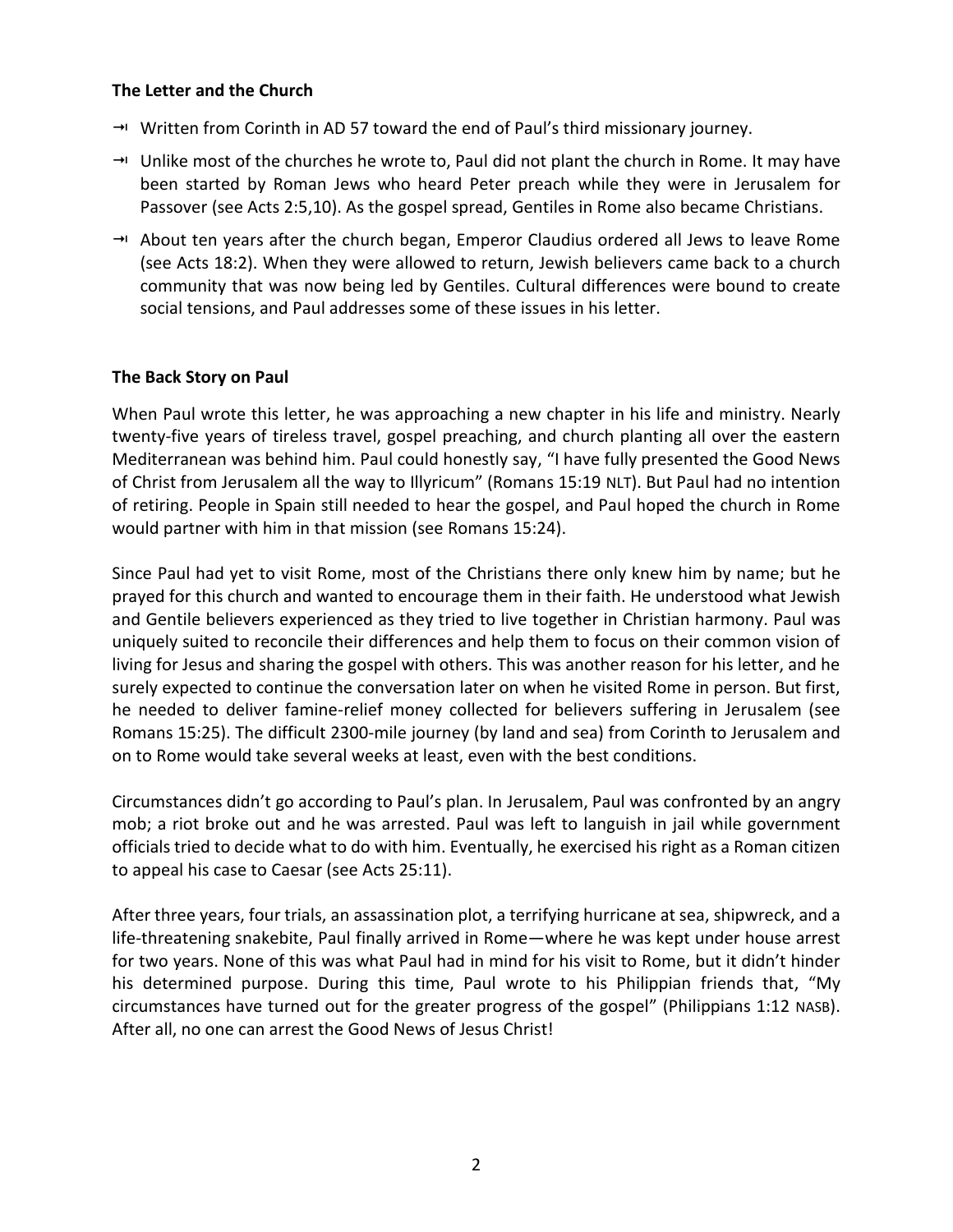# **Paul and the Gospel**

### **Read Romans 1:1–17**

Paul introduces himself to the church in Rome. After reading these opening verses, what is your impression of Paul and his purpose for writing this letter?

- 1. Our study theme is *how the gospel changes everything—*so let's take some time to consider how the gospel changed everything for Paul. In verse 1, what three things does Paul say to describe who he is and what he does?
	- $\rightarrow$  $\rightarrow$  $\rightarrow$
- 2. If we could spend one week with Paul, observing him from sunup to sundown, the way he describes himself would come alive for us.

**#wordstoknow** 

Greek words/terms at a glance.

"**servant**" (doúlos) A slave who chose voluntarily to remain in lifetime service to his master (see

Deuteronomy 15:16-17).

**A servant of Christ Jesus.** Paul was born into privilege. He had an elite pedigree, a stellar education, and a tireless work ethic that served him well in advancing his career. After his conversion, he was still full of energy and vision, but what had changed and why? Read the verses below for help with your answer.

Acts 22:1–21 Acts 23:11 Philippians 3:4–11 "**apostle**" A general term for "*one sent"*; and a specific term to designate Paul's credentials as an apostle, hand-picked by the risen Lord Jesus. He was given the same authority/assignment as the Twelve (see Luke 6:13; Acts 1:21-22; Acts 26:15-18). "**set apart**" (aphorízo) Pharisees (lit. "separated ones") took their name from this word. Prior to conversion, Paul's identity was wrapped up in being an expert in the Law; now his identity was in Christ and his calling to preach the gospel.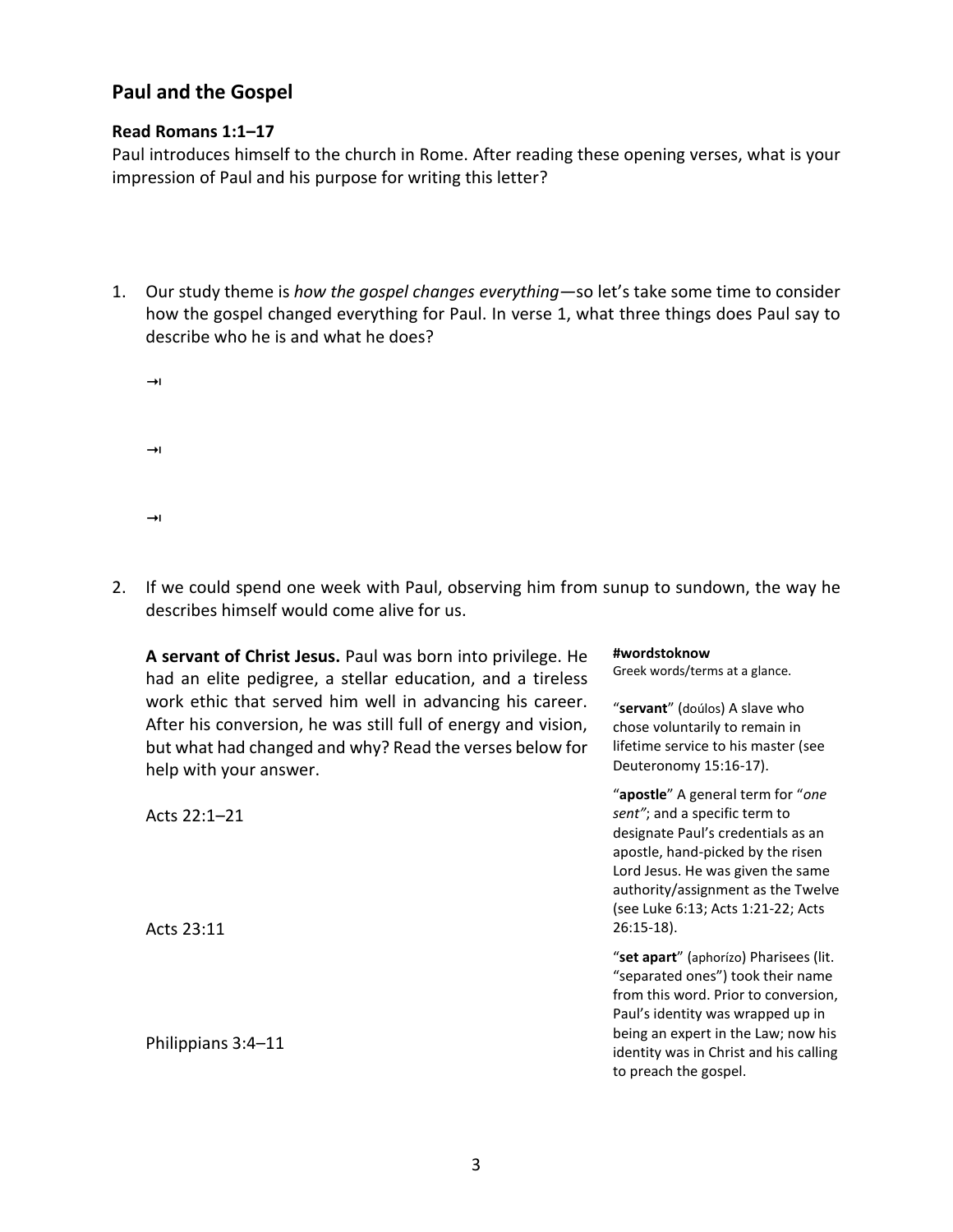- 3. **Set apart for the gospel.** What gets you out of bed in the morning? An alarm clock? Or a calling? Paul understood what he had been called and sent out to do. He was a servant with a specific assignment from God. What would Paul say got him out of bed in the morning? Use Colossians 1:28–29 for help with your answer.
- 4. Let's acknowledge the obvious: Paul was an extraordinary man called by God to fulfill a unique role in the church. No one will be filling his shoes. But you have something in common with the apostle Paul. (Wait…what?) Think about it.
	- a. Paul was *sent out* to share the gospel. What are we sent out to do?

Matthew 28:19–20

2 Corinthians 5:20

1 Peter 3:15

- b. Paul's assignment to share the gospel took him all over the known world. Where does your assignment to share the gospel take you?
- c. We've considered how the gospel changed everything for Paul. What about you? If you were asked to describe yourself (similar to how Paul did in verse 1) what would you say?

#### **Memory Verse**

As you memorize this verse, make it part of your prayers. Ask the Holy Spirit to work it into your heart and mind.

"For I am not ashamed of the gospel of Christ, for it is the power of God to salvation for everyone who believes, for the Jew first and also for the Greek." Romans 1:16 NKJV

#### *Think About It . . .*

Given the opportunity, how would you share the truth in this verse with someone who needs to hear it?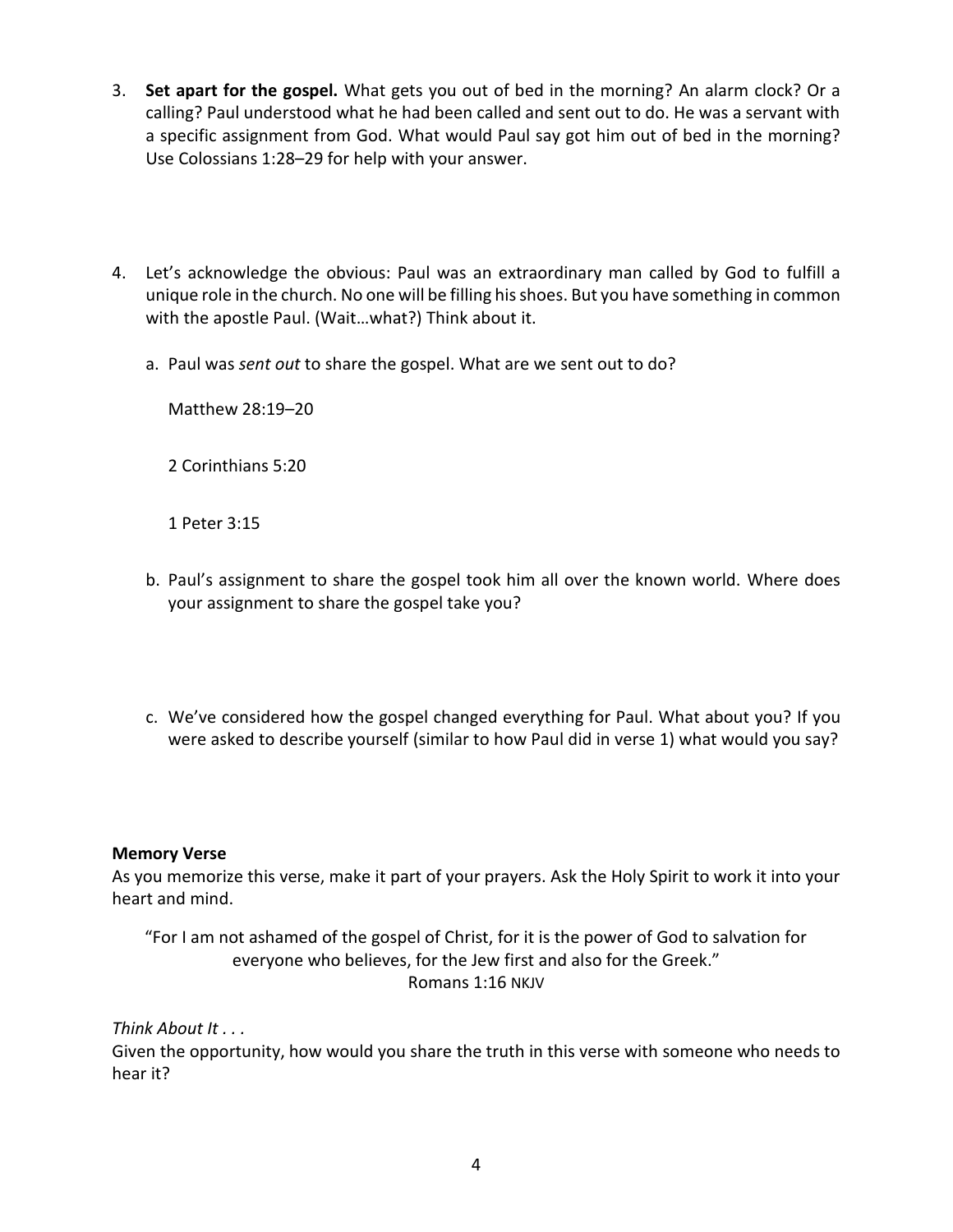# **The Power of the Gospel**

## **Romans 1:1–7**

For Paul, even a simple introduction is an opportunity to share the gospel.

- 1. Consider what these verses tell us about the gospel.
	- a. Who did God use to declare the promise of the gospel? How was it communicated?
	- b. What evidence does Paul cite to show that Jesus fulfilled the promise (prophecy) and is the Son of God?
	- c. What does true faith in the gospel result in?

### **Romans 1:8–13**

Paul expresses why he is longing to visit the church in Rome.

- 2. How does Paul view the believers in Rome? What does he appreciate about them?
- 3. How is he praying for them? What does he anticipate will happen when he is able to come visit them in person?
	- a. As the church, we are called to encourage one another. In what ways?

Hebrews 10:23–25

Colossians 3:12–17

b. Can you give a recent example of when you have personally been encouraged, or were able to encourage another believer? Briefly share how it strengthened you.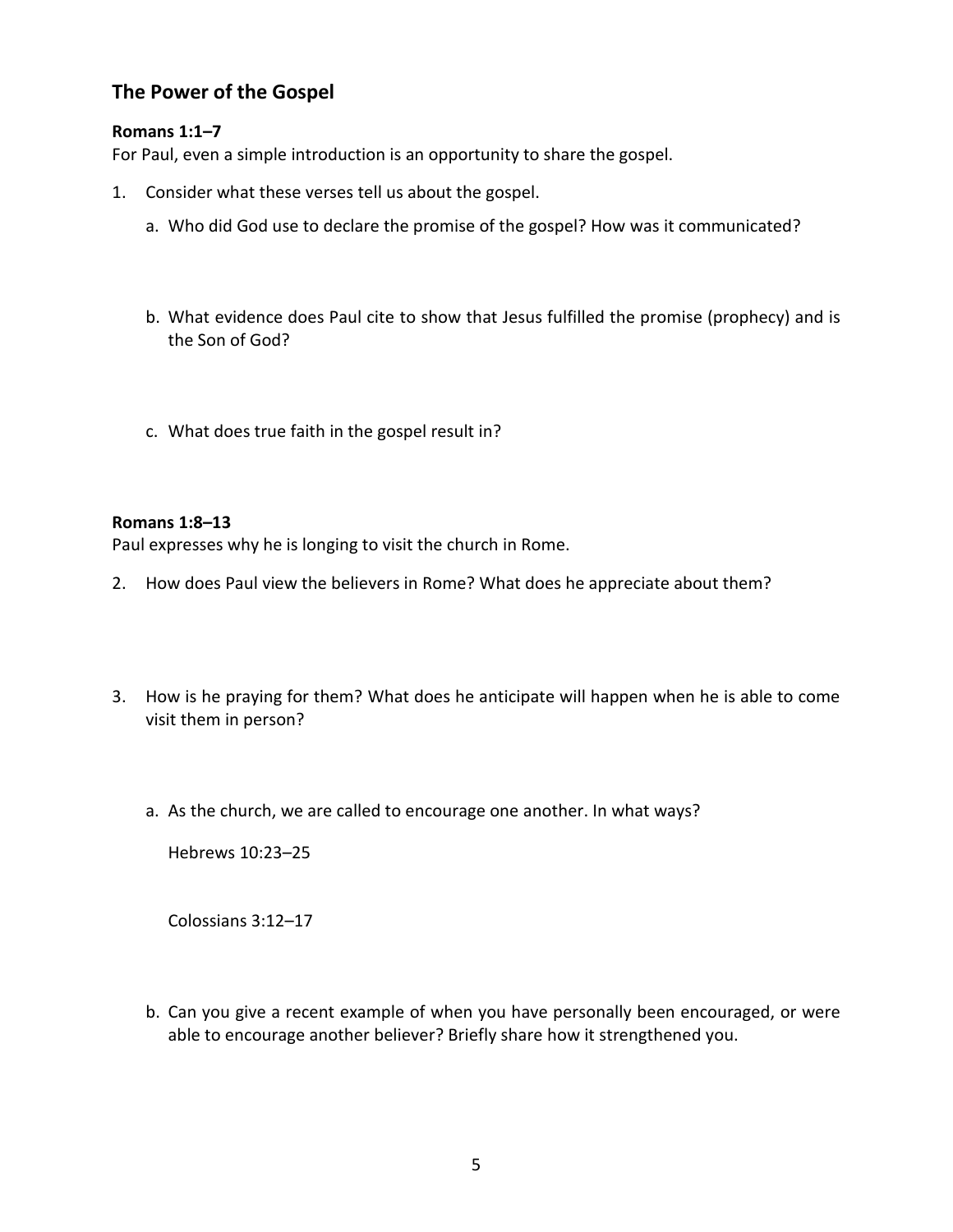#### **Romans 1:14–17**

Paul expected his visit to Rome would bring spiritual fruit and further preaching of the gospel.

4. Remember, Paul did not plant the church in Rome, so why would he be under obligation to preach there? He already had a lot on his plate—why take on the additional work? Consider what you read in the following verses to help with your answer.

Acts 26:14–18

1 Corinthians 9:16

- 5. **I'm not ashamed of the gospel.** In a city like Rome, where gods were a dime-a-dozen and Christians were deemed (at best) a public nuisance and scrutinized for any sign of criminal activity, Paul's declaration was not a passing comment. It breathed courage and hope into every Christian who heard his words.
	- a. In your own words, simply explain how the power of the gospel changed everything *for you.* **"It seems today that it's open season on Christians. People attack us as intolerant, Bible-thumping bigots. Because we believe the Bible**

**is the inspired Word of God, we are dismissed as simple-minded fools.**

**What are we to do? We should keep praying. We should keep preaching. And we should keep living the Christian life and not compromise our principles.**

**Don't be ashamed of the gospel of Christ."** 

> **Greg Laurie** *Harvest Daily Devotion February 22, 2017*

b. When are you most eager to share the gospel?

c. When are you most likely to be unsure or reluctant to share the gospel?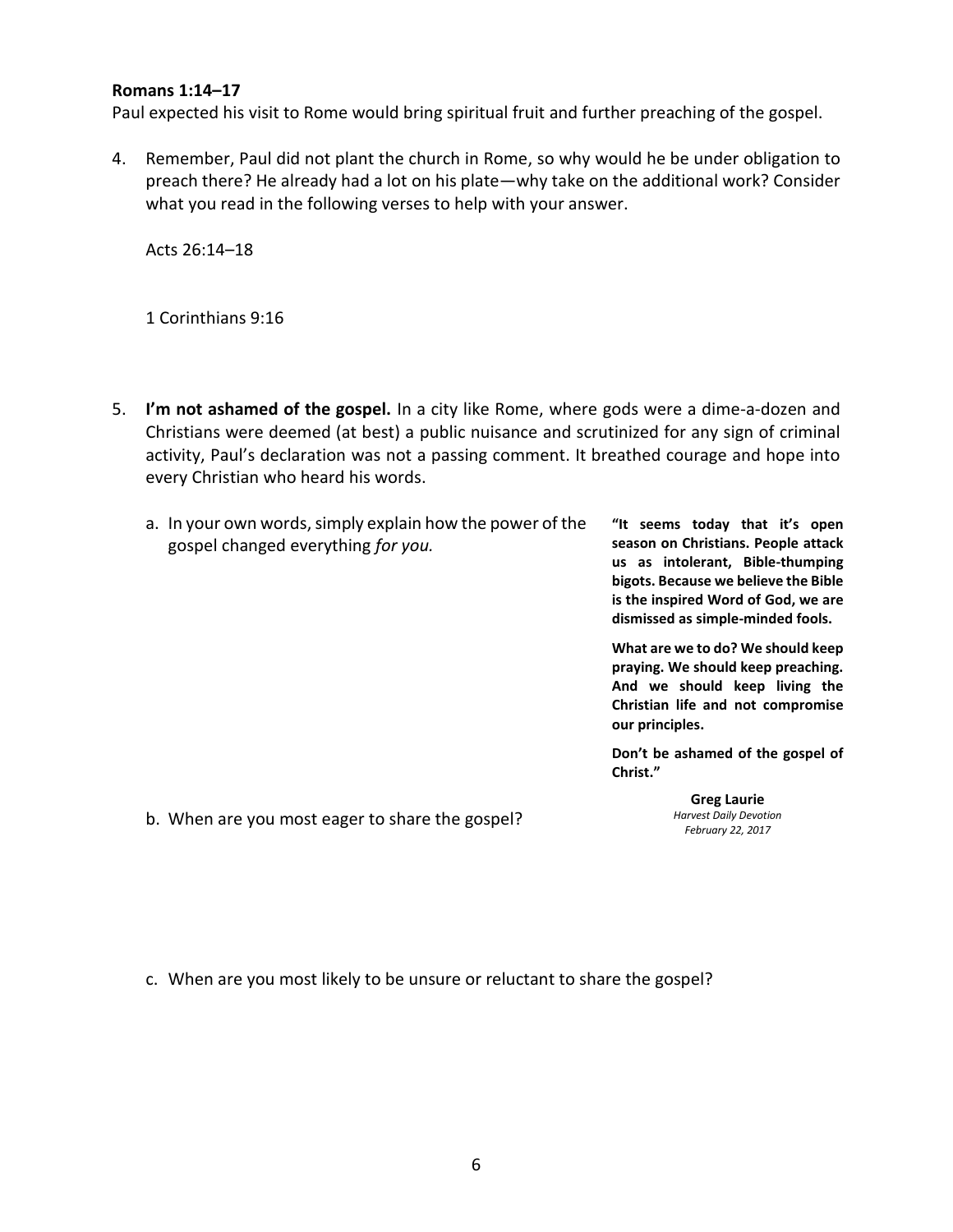

**Gospel at a Glance |** One way to explain the gospel is called the Romans Road. It goes like this:

- → The Problem: Romans 3:10 No one is righteous; not even one. Romans 3:23 All have sinned.
- $\rightarrow$  The Cause: Romans 5:12 Sin entered the world through one man, and death came to all.
- $\rightarrow$  The Consequence: Romans 6:23 Sin brings death, but the free gift of God is eternal life in Christ Jesus our Lord.
- The Solution: Romans 5:8 God showed His great love for us by sending Christ to die for us while we were still sinners. Romans 10:9–10 – Openly confess Jesus is Lord and believe in your heart that God raised Him from the dead and you will be saved.
- $\rightarrow$  The Result: Romans 10:13 Whoever calls on the name of the Lord will be saved.
- $\rightarrow$  The Peace: Romans 5:1 Being justified by faith, we have peace with God. Romans 8:1 There is no condemnation for those who belong to Christ Jesus.
- → The Confidence: Romans 8:38-39 Nothing can separate us from the love of God which is in Christ Jesus our Lord!

# **A**doration **C**onfession **T**hankfulness **S**upplication

"Pray in the Spirit on all occasions with all kinds of prayers and requests. With this in mind, be alert and always keep on praying for all the Lord's people." Ephesians 6:18 NIV

In each session, we will pray—for ourselves, for others, for our church, and for our nation. As a focus for prayer, use the memory verse, another scripture, or what the Lord has impressed on you from the chapter. No need to be profound or elaborate, just authentic.

Write a simple prayer, including each element here.